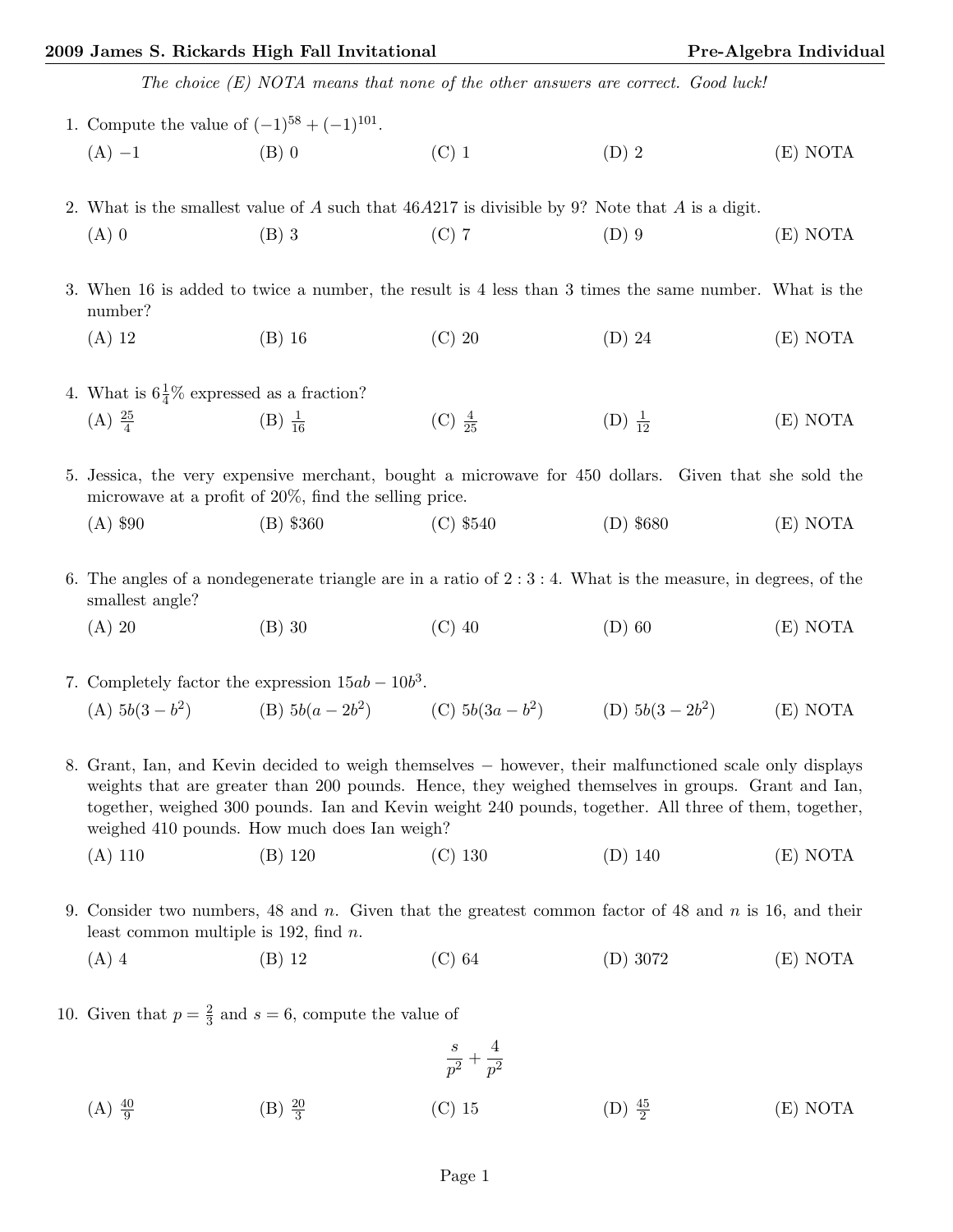## 2009 James S. Rickards High Fall Invitational Pre-Algebra Individual

|                                                                                              | 11. Jayshree lent Sarah 2500 dollars after Sarah lost all her money in the stock market. Jayshree charged<br>Sarah a $n\%$ simple interest over 3 years. Given that Jayshree accumulated 600 dollars in interest, compute<br>the value of $n$ . |                                                                                                              |                  |                      |          |  |
|----------------------------------------------------------------------------------------------|-------------------------------------------------------------------------------------------------------------------------------------------------------------------------------------------------------------------------------------------------|--------------------------------------------------------------------------------------------------------------|------------------|----------------------|----------|--|
|                                                                                              | $(A)$ 4                                                                                                                                                                                                                                         | $(B)$ 8                                                                                                      | $(C)$ 12         | $(D)$ 16             | (E) NOTA |  |
|                                                                                              | 12. Perpendicular lines m and p intersect at the point (4,5). If line m has a slope of $-\frac{1}{2}$ , what is the equation<br>of line $p$ ? Express your answer in slope-intercept form.                                                      |                                                                                                              |                  |                      |          |  |
|                                                                                              |                                                                                                                                                                                                                                                 | (A) $y = \frac{1}{2}x - 1$ (B) $y = \frac{1}{2}x + 3$ (C) $y = 2x - 1$ (D) $y = 2x - 3$                      |                  |                      | (E) NOTA |  |
|                                                                                              | 13. Compute all values of x that satisfy the inequality $ x-2  < 3$ .                                                                                                                                                                           |                                                                                                              |                  |                      |          |  |
|                                                                                              | (A) $x < -1$ or $x > 5$ (B) $x < -1$                                                                                                                                                                                                            |                                                                                                              | (C) $-1 < x < 5$ | $(D) -5 < x < 1$     | (E) NOTA |  |
| 14. Compute the value of m given that $15^m = 3^4 \cdot 5^4$ .                               |                                                                                                                                                                                                                                                 |                                                                                                              |                  |                      |          |  |
|                                                                                              | $(A)$ 4                                                                                                                                                                                                                                         | $(B)$ 8                                                                                                      | $(C)$ 12         | $(D)$ 16             | (E) NOTA |  |
| 15. Consider a number n; the cube root of the square root of n is 2. What is the value of n? |                                                                                                                                                                                                                                                 |                                                                                                              |                  |                      |          |  |
|                                                                                              | $(A)$ 16                                                                                                                                                                                                                                        | $(B)$ 32                                                                                                     | $(C)$ 64         | (D) 256              | (E) NOTA |  |
|                                                                                              | 16. Esha decided to build a rectangular garden with length four times the width. If the perimeter of her<br>garden is 40, compute the area of the garden.                                                                                       |                                                                                                              |                  |                      |          |  |
|                                                                                              | $(A)$ 16                                                                                                                                                                                                                                        | $(B)$ 20                                                                                                     | $(C)$ 40         | $(D)$ 64             | (E) NOTA |  |
|                                                                                              |                                                                                                                                                                                                                                                 | 17. The point (6,3) is the midpoint of the line segment with endpoints $(a,5)$ and $(9,b)$ . Compute $a+b$ . |                  |                      |          |  |
|                                                                                              | $(A)$ 4                                                                                                                                                                                                                                         | $(B)$ 9                                                                                                      | $(C)$ 14         | $(D)$ 18             | (E) NOTA |  |
|                                                                                              | 18. Completely simplify the expression<br>$\frac{a}{a-b}+\frac{b}{b-a}.$                                                                                                                                                                        |                                                                                                              |                  |                      |          |  |
|                                                                                              | $(A)$ $a + b$                                                                                                                                                                                                                                   | (B) $(a + b)(a - b)$ (C) -1                                                                                  |                  | $(D) \frac{ab}{a-b}$ | (E) NOTA |  |
|                                                                                              | 19. A square of area 36 is formed when a rectangular sheet of paper is folded in half. What is the perimeter<br>of the original sheet of paper?                                                                                                 |                                                                                                              |                  |                      |          |  |
|                                                                                              | $(A)$ 18                                                                                                                                                                                                                                        | $(B)$ 24                                                                                                     | $(C)$ 36         | $(D)$ 72             | (E) NOTA |  |
|                                                                                              |                                                                                                                                                                                                                                                 | 20. Given that $x > 5$ , which of the following choices has the smallest value?                              |                  |                      |          |  |

(A)  $\frac{x+1}{5}$ (B)  $\frac{5}{x}$ (C)  $\frac{5}{x-1}$ (D)  $\frac{5}{x+1}$  $(E)$  NOTA

21. Ellen's wallet contains a total of fourteen coins consisting of dimes and quarters. The total monetary value of the coins is \$1.85. How many dimes does he have?

(A) 3 (B) 6 (C) 8 (D) 11 (E) NOTA